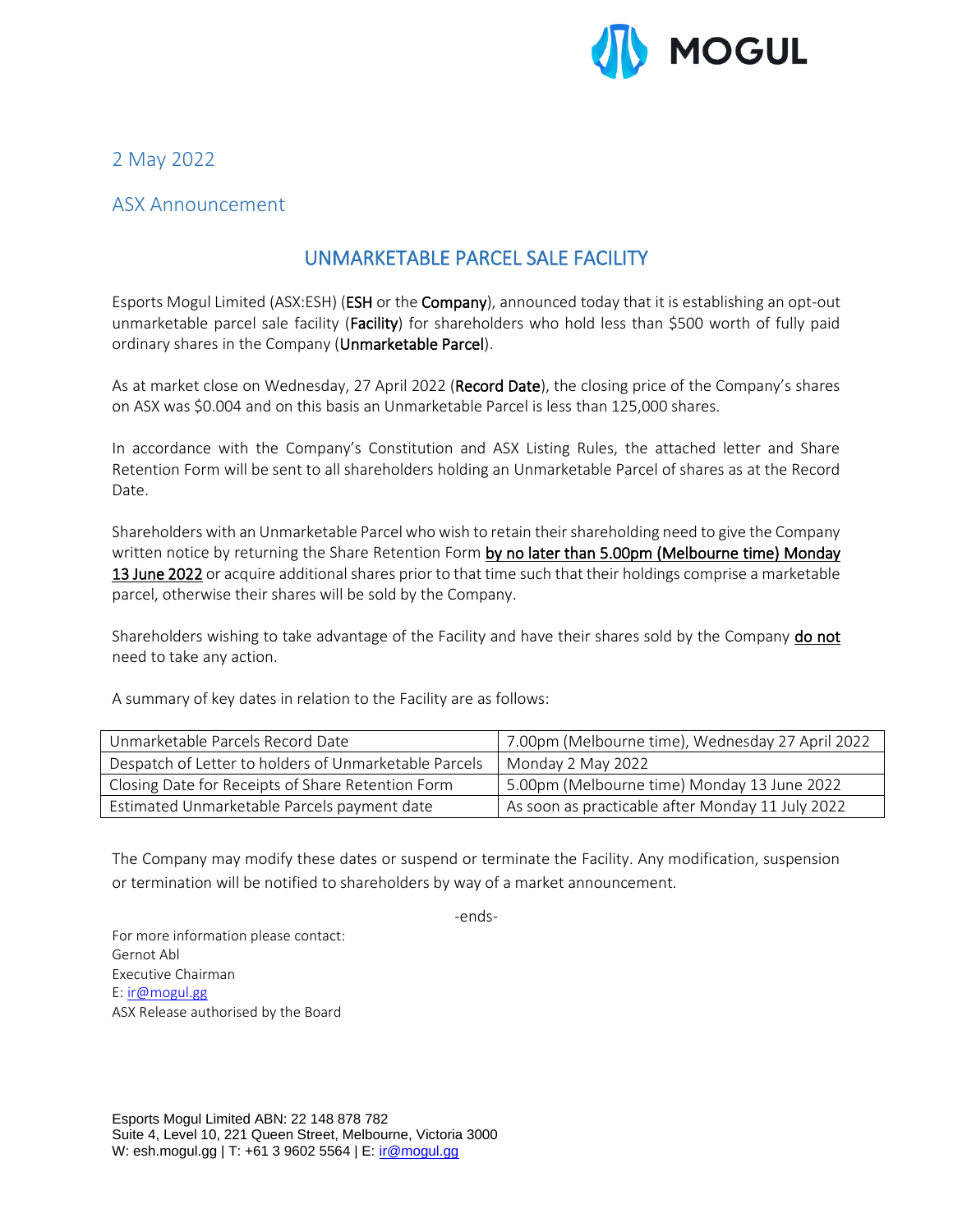

2 May 2022

Dear Shareholder

### Unmarketable Parcels Sale Facility – Notice of Divestiture

We are writing to advise you that Esports Mogul Limited ("the Company") (ASX:ESH) has established an unmarketable parcel sale facility (Facility) for shareholders that hold less than \$500 in value of fully paid ordinary shares in the Company (Unmarketable Parcel) as at 7.00pm (Melbourne time) Wednesday 27 April 2022 (Record Date).

The Company is providing this Facility to require holders of Unmarketable Parcels to sell their shares. Holders of Unmarketable Parcels may opt out of the Facility as noted below.

Our registry records show that you held an Unmarketable Parcel of less than 125,000 shares in the Company, based on closing price on ASX of shares of \$0.004 per share on the Record Date.

If you hold Company shares in a CHESS Holding and they remain in a CHESS Holding after the Closing Date (as defined in the timetable below) the Company may, without further notice, remove those Company shares from the CHESS Holding to an Issuer Sponsored Holding for the purposes of divestment in accordance with this notice.

Shares to be sold under the Facility will be sold on ASX in the ordinary course of trading at the prevailing market price. The Company will pay all brokerage and handling costs of the sale for holders of Unmarketable Parcels under the Facility, excluding tax consequences from the sale, which remain the shareholder's responsibility. The sale price of each of your Company shares will be the average price of every share sold on ASX under the Facility.

All holders of an Unmarketable Parcel who are participating in the Facility will receive the same sale price per share and the payment for your holding will be the sale price multiplied by the number of your shares sold. As the sale price is an average, the proceeds that you receive may be more or less than the actual price received by the broker for the sale of your shares.

As the Company has determined that all payments to shareholders are to be made via direct credit to their nominated bank account, please ensure your account details are up to date with the Company's share registry, Automic Pty Ltd (Automic). You can update your banking and personal details with Automic by logging in to your holding on Automic's Investor Centre at <https://investor.automic.com.au/#/home> or by calling them on Australia: 1300 288 664 Overseas: +61 2 9698 5414.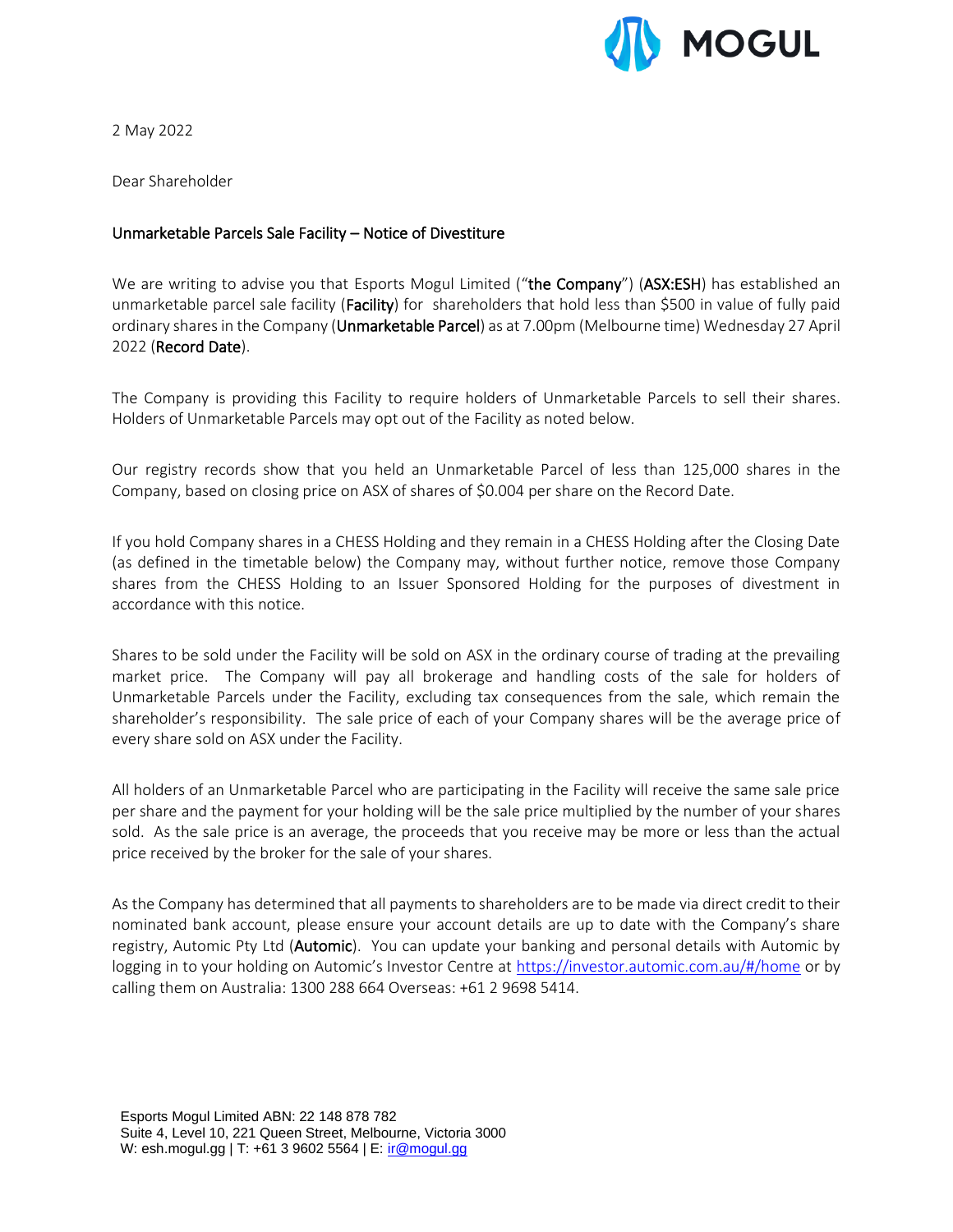

### Key Dates

A summary of key dates in relation to the Facility are as follows:

| Unmarketable Parcels Record Date                      | 7.00pm (Melbourne time), Wednesday 27 April 2022 |
|-------------------------------------------------------|--------------------------------------------------|
| Despatch of Letter to holders of Unmarketable Parcels | Monday 2 May 2022                                |
| Closing Date for Receipts of Share Retention Form     | 5.00pm (Melbourne time) Monday 13 June 2022      |
| Estimated Unmarketable Parcels payment date           | As soon as practicable after Monday 11 July 2022 |

The Company may modify these dates or suspend or terminate the Facility. Any modification, suspension or termination will be notified to shareholders by way of a market announcement on ASX.

### What do you need to do if you wish to sell your Unmarketable Parcel?

You do not need to take any action. Your shares will be sold through the Facility after the Closing Date and the proceeds of the sale paid to you in accordance with the timetable above.

### What do you need to do if you wish to retain your Unmarketable Parcel?

If you wish to retain your shares you must complete the attached Share Retention Form and ensure it is received by Automic before the Closing Date, being 5.00pm (Melbourne time) on Monday 13 June 2022.

Alternatively, you may acquire additional shares so that you hold at least 125,000 shares as at the Closing Date. In this event, the Facility will not apply to any of your shares.

#### Important Notes

The Company is not licensed to provide financial product advice. The Company makes no recommendation as to whether you should participate in the Facility. You are encouraged to seek advice from your legal or financial adviser if you are unsure about what to do in response to this notice.

The market price of shares is subject to change from time to time. Up-to-date information on the price of Company shares is available on ASX's website [www.asx.com.au](http://www.asx.com.au/) from time to time.

The attached Information Sheet provides further information about the Facility. If you have any further questions about the Facility, please contact Automic's Information Line on Australia: 1300 288 664 Overseas: +61 2 9698 5414. or visit [https://www.automicgroup.com.au.](https://www.automicgroup.com.au/)

Yours sincerely

Gernot Abl Chairman